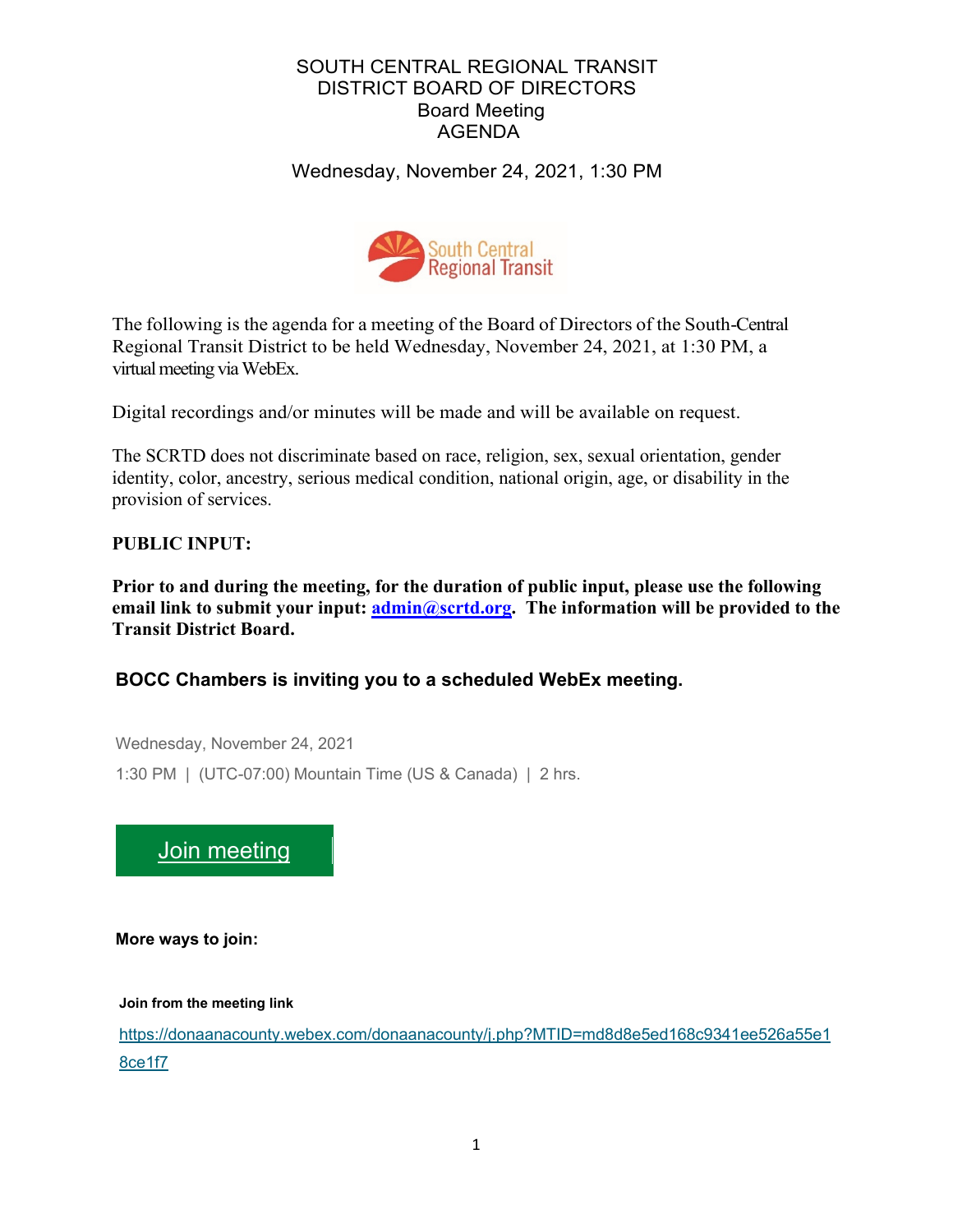#### **Join by meeting number**

Meeting number (access code): 2467 977 1098 Meeting password: usXfzMNw953

#### **Tap to join from a mobile device (attendees only)**

[+1-415-655-0003,,24679771098##](tel:%2B1-415-655-0003,,*01*24679771098%23%23*01*) US Toll

#### **Join by phone**

+1-415-655-0003 US Toll

[Global call-in numbers](https://donaanacounty.webex.com/donaanacounty/globalcallin.php?MTID=m8ae69e2bedb46226b22de6adb6480b1f)

#### **Join from a video system or application**

Dial 24679771098@donaanacounty.webex.com You can also dial 173.243.2.68 and enter your meeting number.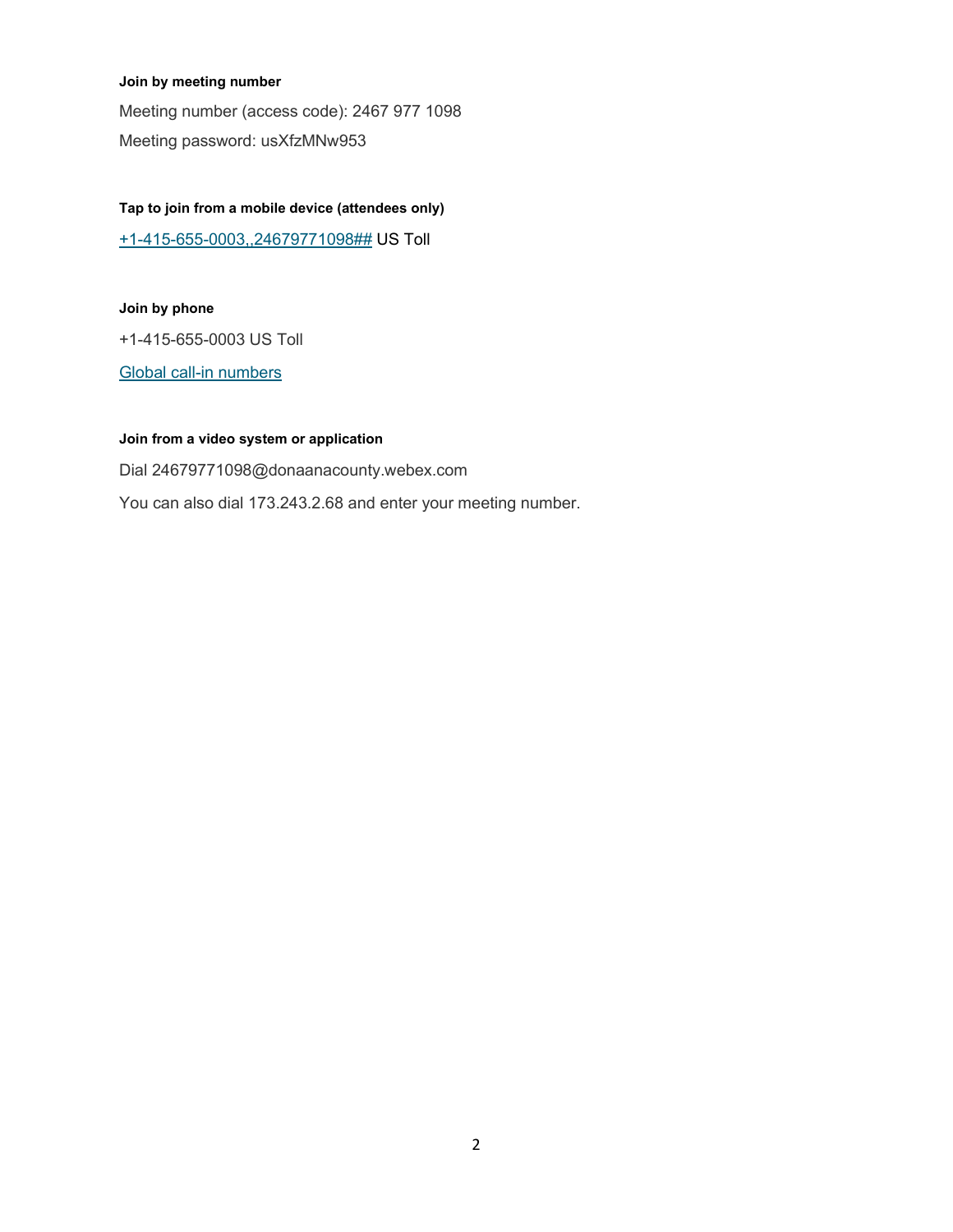### **SOUTH CENTRAL REGIONAL TRANSIT DISTRICT Board Meeting Wednesday, November 24, 2020 – 1:30 PM (MST) Dona Ana County Government Center 845 North Motel Boulevard Las Cruces, New Mexico 88007**

### **AGENDA**

- 1. Call to Order
- 2. PledgeofAllegiance
- 3. Roll Call
- 4. Approval of Agenda
- 5. Public Input
- 6. Approval of SCRTD Meeting Minutes of October 27, 2021
- 7. Executive Director's Report David Armijo
- 8. Discussion and Approval of Sun Metro Service Expansion Policy (SEP) David Armijo
- 9. Discussion of Payroll Service Alternatives Adam Shea
- 10. Board Comment
- 11. Adjourn **Wednesday, December 22nd, 2022**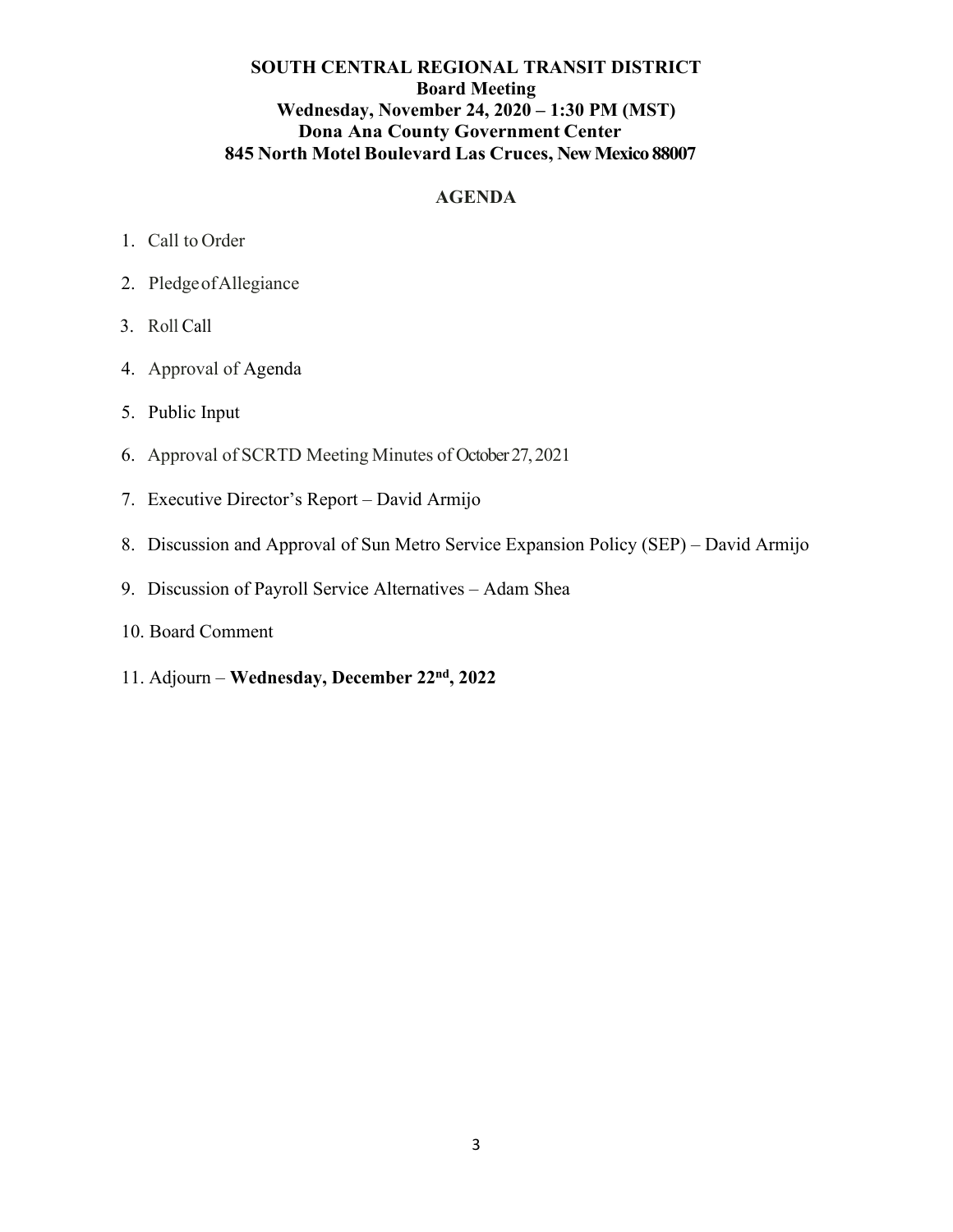# **South Central RTD**

#### **Board of Directors Meeting**

#### **Wednesday, October 27, 2021 - 1:30 PM**

### **Dona Ana County Government Center**

### **845 N. Motel Blvd., Las Cruces, NM 88007**

### **MINUTES**

#### **MEMBERS PRESENT:**

Nora Barraza, RTD Vice Chair, Town of Mesilla Majorie Powey, Village of Williamsburg Lynn Ellins, Doña Ana County Diana Trujillo, City of Anthony Edna Trager proxy for Cathy Harmon, City of Elephant Butte Yvonne Flores, City of Las Cruces

#### **MEMBERS ABSENT:**

Javier Perea, RTD Chair, City of Sunland Park James "Slim" Whitlock, Village of Hatch Sharon Thomas, Citizens Advisory Committee

- **SCRTD STAFF:** David Armijo, SCRTD Executive Director Sara Vasquez, SCRTD Adam Shea, SCRTD
- **OTHERS PRESENT:** Becky Baum, RC Creations, LLC, Transcriptionist

Nora Barraza called the meeting to order at approximately 1:40.

### **1. PLEDGE OF ALLEGIANCE (1:45 PM)**

ALL STAND FOR THE PLEDGE OF ALLEGIANCE.

**2. ROLL CALL**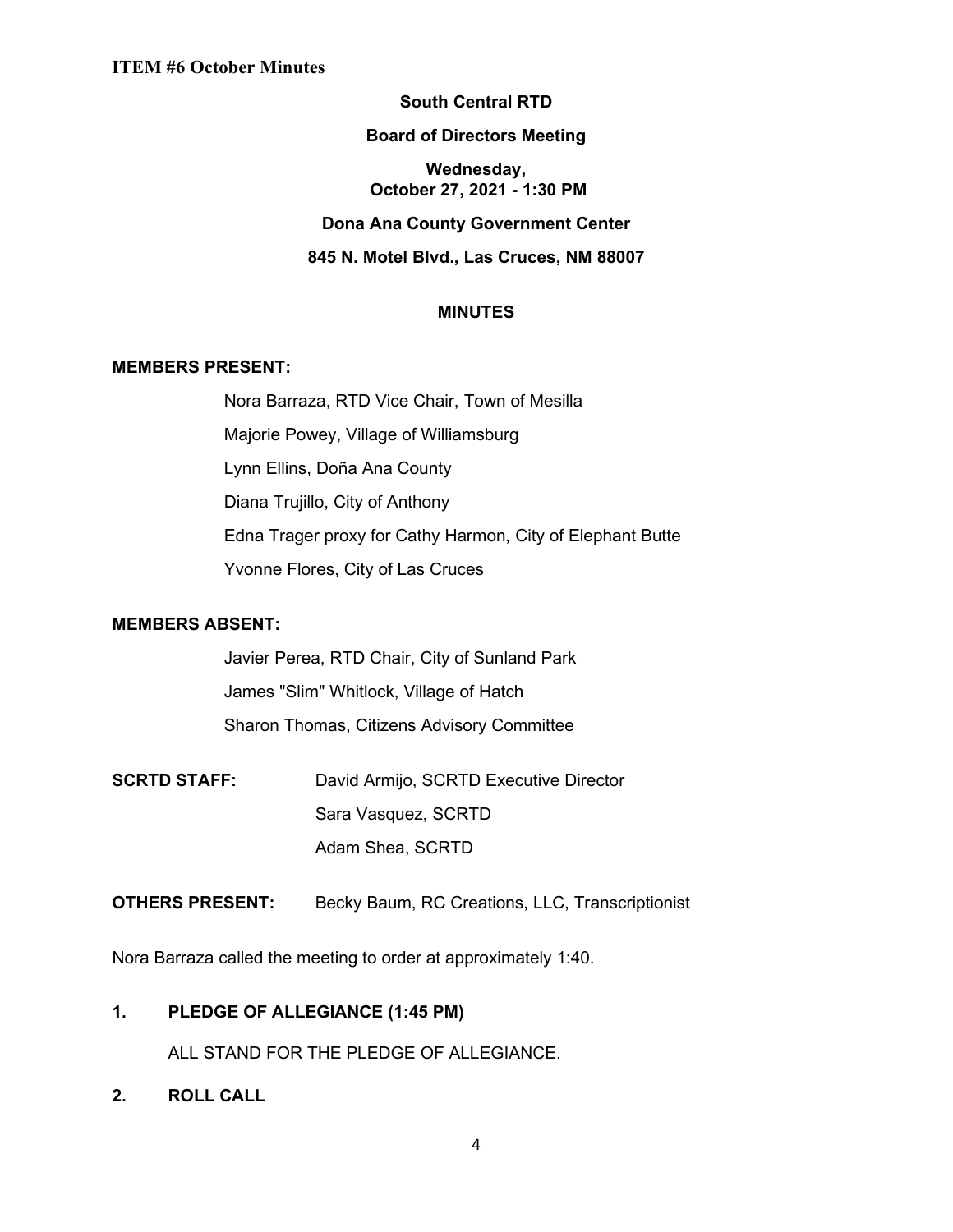A quorum was determined to be present.

### **3. CHANGES TO THE AGENDA**

There were no changes to the agenda. Motioned by Yvonne Flores, second by Majorie Powey. Passed unanimously.

### **4. PUBLIC INPUT**

Javier Banales from the West Texas El Paso Regional Transportation Coordinating Committee stated that they are working on a Regional Transportation Strategic Plan. This will impact some areas where services overlap between entities of New Mexico and El Paso, so he is here to observe.

### **5. CHANGES TO THE AGENDA - Handled via agenda item three.**

# **6. APPROVAL OF SCRTD MEETING MINUTES OF September 22, 2021**

There were no changes to the minutes. Motioned by Yvonne Flores, seconded by Majorie Powey. Passed unanimously.

### **7. EXECUTIVE DIRECTOR'S REPORT**

David Armijo gave the Executive Director's report. The vanpool project has been delayed. The funds were ready to go but have not been able to receive the vehicles; three vehicles have been ordered for over two months. It is questionable if the vehicles will arrive by the end of the year. Next step is to work with BIA in Santa Teresa. Mr. Armijo did two presentations in the Village of Williamsburg and Elephant Butte; create a local route in Williamsburg, Elephant Butte, and T or C to connect them but still dependent upon rural funding 5311. An additional amount of at least \$100,000.00 or \$120,000.00 to run the service. A request in the 2023 budget was made for another vehicle and additional funds to support the initiative specifically for this purpose. The plan is to begin the program sometime within the next year.

There was discussion on property in Sunland Park; interested in securing a long term space. The city of Sunland Park is looking to purchase some land which may have a small portion allocated to SCRTD. There was discussion on creating a new MOU with the city of Sunland Park; work in partnership on projects with a process that would benefit both. The city of Sunland Park is interested in replacing or renovating the old shelters with the new branding; should only need repainting and updating rather than replacing. There was suggestion of working with the Public Works Department to manage it and help find funds. On November 8th they will begin working with SBLB on a 10 year transportation and maintenance audit. There was discussion on what needs to happen to stay within requirements; new signs were added. There was discussion on feedback; interested in seeing something happen. There was discussion on how the trips would be broken up for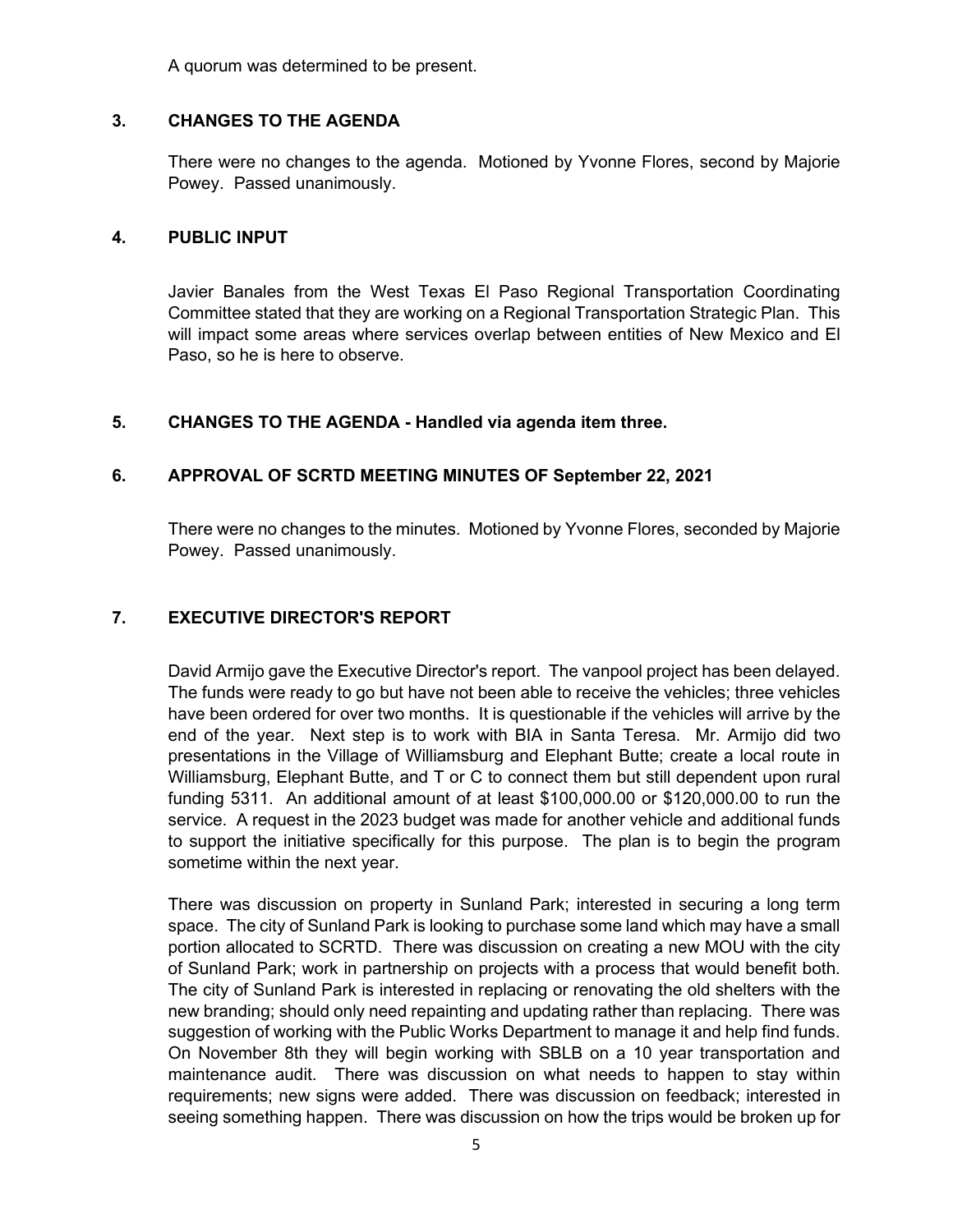the drivers; three trips a day does not work. There was discussion on what they can do to help facilitate vehicles and people in the area.

There was discussion on the funds and trying to service the middle rather than down south. There are plans to increase frequency down south; only route north is Sierra County. There was discussion on the routes; 14 on the Hatch Route. There was discussion of finding need in the outlying communities. The council in Elephant Butte is concerned that they are spending money with no return and have asked for a commitment to give them full consideration for possibly pulling out at the next fiscal year if service is not in the area. There was discussion of doing a pilot program; talk to the community to find what is needed and get riders.

### **8. DISCUSSION AND ACTION ITEMS:**

### **a. Approve FY2021-22 First Quarter Financials**

Adam Shea gave the presentation. The total cash on hand is \$108,870.50 in the bank. Expenditures for the first quarter included a number of items which were over-expended; 25% of what was anticipated within the first quarter. These included the workers comp insurance due to it being two payments in a year; travel and maintenance due to fuel increase of 38% from anticipated costs and maintenance of vehicles; printing is at 28.38% due to printing logos for the buses and advertisement expense; bus facility lease with commission payments at the beginning of the year; conferences and seminars that included state requirements; subscriptions and software with FMCSA compliance; interest expense and commercial loan payments.

There was discussion on the budget items and percentages; specifically, advertising. Staff will look to see if additional money can be found for that account. There was discussion of the commercial loan; 61% of the loan has been paid. The first quarter received a total of 22% of fiscal years revenue. All membership dues have been billed out. Doña Ana County billing was received as well as CARES Act funds. Bus fares and ticket sales have received \$10,000.00 at the end of the first quarter. There was discussion on how much the City is paying versus the county; staff will look at the membership fees based on population within the coming months. The population of the City is subtracted from the population of Doña Ana County to not double count. Staff will send out the information to County Commissioners to double check the numbers.

Motioned by Lynn Ellins, seconded by Diana Trujillo. Passed unanimously.

# **b. Approve Budget Adjustment to FY2021-22 Budget**

Adam Shea gave the presentation. The budget adjustment will primarily be in the area of fuel; move \$45,273.44 from other accounts. These accounts include shop supplies and shop tools of \$2,000.00; COVID supplies of \$2,000.00; D&O insurance of \$3,640.00; New Mexico Municipal League of \$20,000.00; Zia Therapy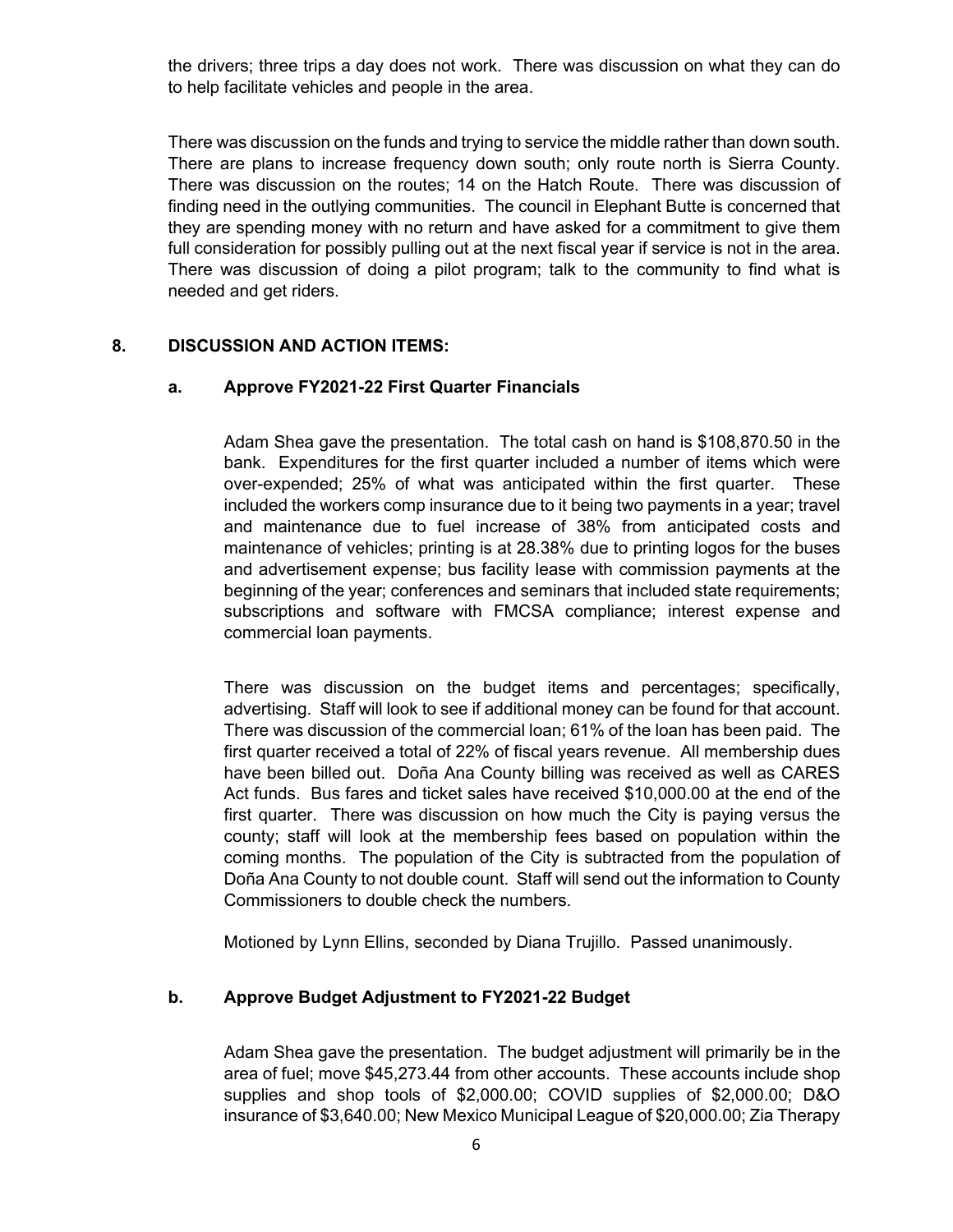of \$17,633.44; equipment and uniforms of \$4,000.00. These items are low cost expense at this point with no expectations of exceeding.

There was discussion on the D&O insurance; the item is included within the New Mexico Municipal League and not needed. The amount owed to the New Mexico Municipal League is much less than what was expected; \$44,000.00 will still be in the budget. There was discussion on the Zia Therapy funding; there was additional funding that came in. There was discussion as to whether Zia Therapy will do the service next year; lost local support. The amount left in the budget should be what will be owed. There is \$8,000.00 requested to be deducted from the revenue portion; City of Las Cruces were going to assist with payments. There was discussion on continued fuel growth; trying to save money to add to the budget, possible need to cut services in some places, or request more funds.

Motioned by Diana Trujillo, seconded by Majorie Powey. Passed unanimously.

### **c. Discuss Challenges Facing District Recruitment**

David Armijo gave the presentation. For the past five years operators would begin at \$12.25 per hour; after a three year program they would move to \$15.50 per hour with full benefits. The current challenge is that the City has increased their rates to \$15.51 in attempt to be competitive but do not have full benefits. There was discussion of other positions and concern whether the right numbers are available. Mr. Armijo will bring back a discussion on updating the starting salary. There was discussion on the difficulties hiring and interviews. There was discussion on retention issues with the increase pay from the City; the expectation is it will not be as much of a change.

### **d. Discuss El Paso MPO and Sun Metro actions regarding Section 5307 and 5339 Funding for SCRTD**

David Armijo gave the presentation. There was a very good conversation with representatives from El Paso MPO and Sun Metro on this issue. The challenge is Sun Metro wishes to do a split letter agreement for these funds and SCRTD needs to have a service expansion policy which is quite expensive; create a Transportation Development Plan which is similar to the 10 year plan; honor the Regional Fair Policy they have which means the fares would be raised; show that the services and money spent will benefit the community of Anthony, Santa Teresa, Sunland Park, Chaparral, and southern Doña Ana County.

The plan will affect this year and every year after. This year Sun Metro would ask their board to offer a waiver to not do the policy and Transportation Development Plan. The funds would be \$551,000.00 with a 20% local match of \$110,000.00. As it is urban funds, there are five years to spend them rather than just one. City Council will meet on this the second week of November; El Paso MPO will meet the following week; approval anticipated by Thanksgiving. Discussions with the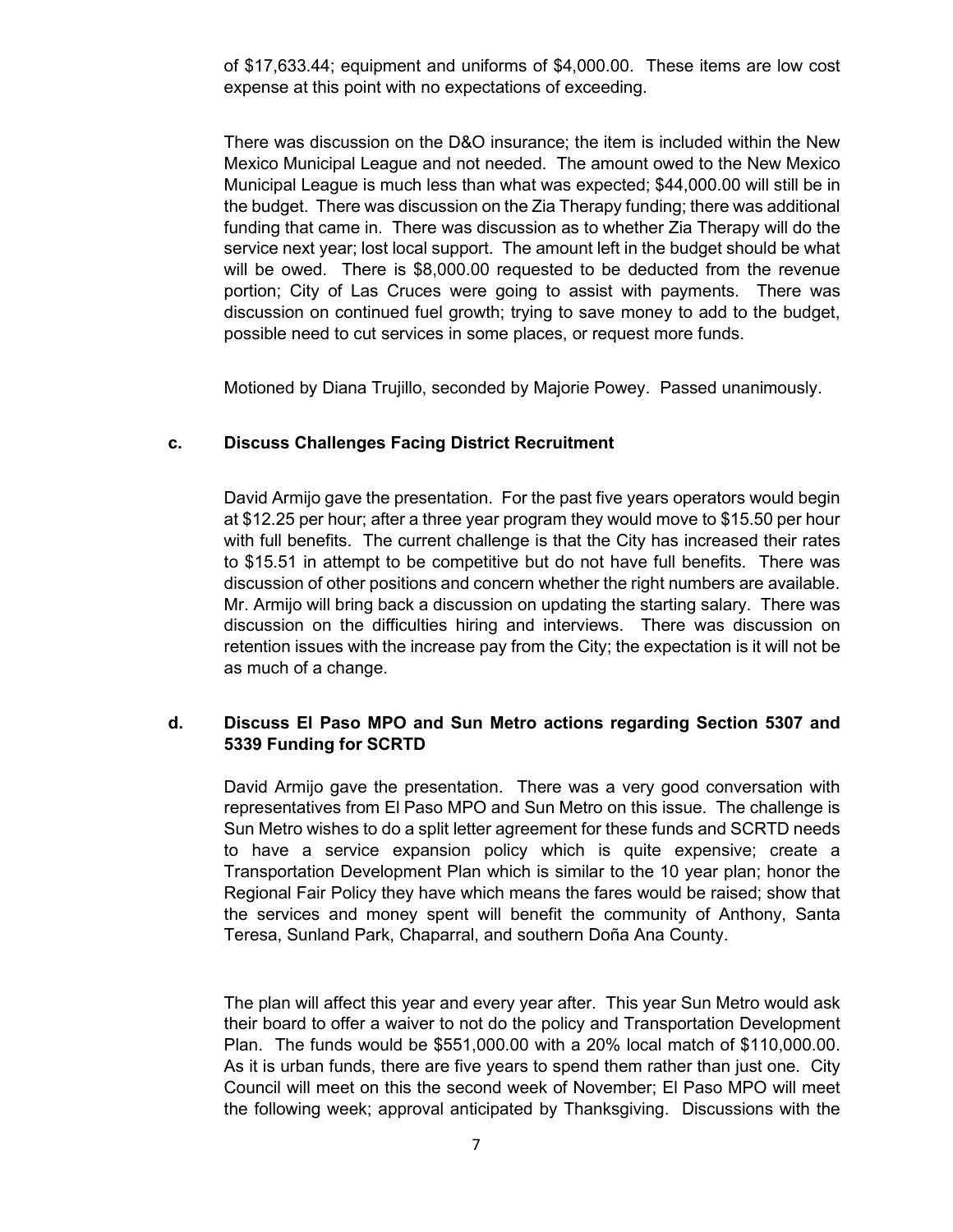FTA can begin in January assuming the split letter agreement is sent in at the beginning of December. There will need to be discussion of how much should be put into this fiscal year versus future fiscal years. There was discussion on the possible budgeting with these funds.

There will be a conference call with FTA after November 8th. There was discussion on grant application processes. The request for 5339 funds has not moved forward with El Paso. There was discussion on new starts and reducing bus capital funds. There was discussion on whether SCRTD should become the designated recipient for the 5339 funds; need to be recognized by the state of New Mexico and Texas.

### **9. BOARD COMMENT**

There was none.

# **10. ADJOURNMENT - Next meeting November 24, 2021**

**Chairperson** 

# **ITEM #7 – EXECUTIVE DIRECTOR'S REPORT – David Armijo**

The report will be an overview of activities experienced in the past thirty days and projects under development in the next thirty to sixty days.

### **Action**

An oral report will be provided at the meeting.

 $\overline{\phantom{a}}$  , where the contract of the contract of the contract of the contract of the contract of the contract of the contract of the contract of the contract of the contract of the contract of the contract of the contr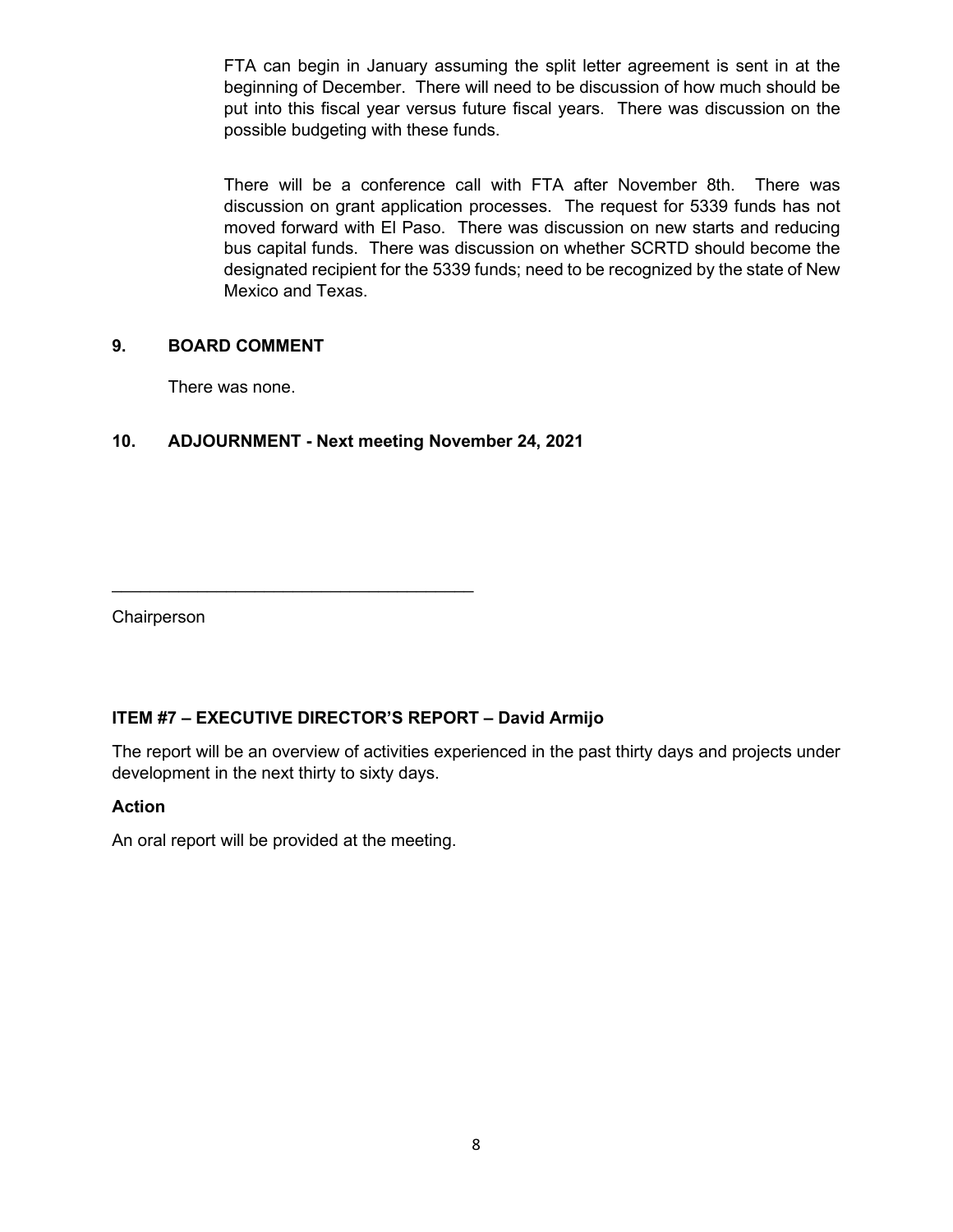# **ITEM #8.** Discussion and Approval of Sun Metro Service Expansion Policy (SEP)

# **Background**

In 2020 SCRTD held discussions with the El Paso MPO, NM DOT, FTA and Sun Metro regarding SCRTD's eligibility for regional funding. The Urbanized Area Formula Funding program (49 U.S.C. 5307) makes federal resources available to urbanized area and to governors for transit capital and operating assistance in urbanized areas and for transportation related planning.

In February 2021 SCRTD requested that a portion of the FTA funding allocated for the El Paso Urbanized Area be shared with SCRTD. On Tuesday, November 9, the El Paso Mass Transit Board approved the Sun Metro proposed Service Expansion Policy. On Friday, November 19, the El Paso MPO Policy Board will review and consider for approval the Sun Metro Service Expansion Policy (SEP).

# **Discussion**

Sun Metro through the Service Expansion Policy has developed a process that will determine how funds are appropriated and approved for funding within the Urbanized area. More specifically, the following conditions are imposed upon SCRTD:

- Submit a proposal for service expansion to Sun Metro, which must include a resolution by local government entity committing transit funding, paratransit service acknowledgement, and a three year transit development plan
- Execute SEP agreement between Sun Metro and local government entity to define method and terms of service expansion in the jurisdiction
- For service expansion involving a direct recipient, Sun Metro will provide FTA with a "split letter" to share a portion of allocated Section 5307 funds with the recipient

# **FTA Section 5307 Split Letter**

The Mass Transit Boards action will now authorize the release of a "split letter" agreement that will authorized SCRTD as a direct recipient and as such will share in funding for Fiscal Year 2022. SCRTD staff has discussed next steps with Region VI, Federal Transit Administration (FTA) regarding SCRTD submittal of a grant application for Fiscal Year 2022. With the Split Letter, FTA can make grants to Direct Recipients after the Designated Recipient, Sun Metro provides the split suballocation letter to the FTA regional office. The split letter is required to move this process forward.

# **Exception to SEP**

When SCRTD approached Sun Metro requesting to be a direct recipient, a SEP was not in place, and SCRTD was already providing service in the UZA

In this case only, Sun Metro has recommended an exception to the policy to allow SCRTD 12 months to complete the process outlined in the SEP, but will provide a split letter for the current funding cycle once the policy is approved by the Mass Transit Board and MPO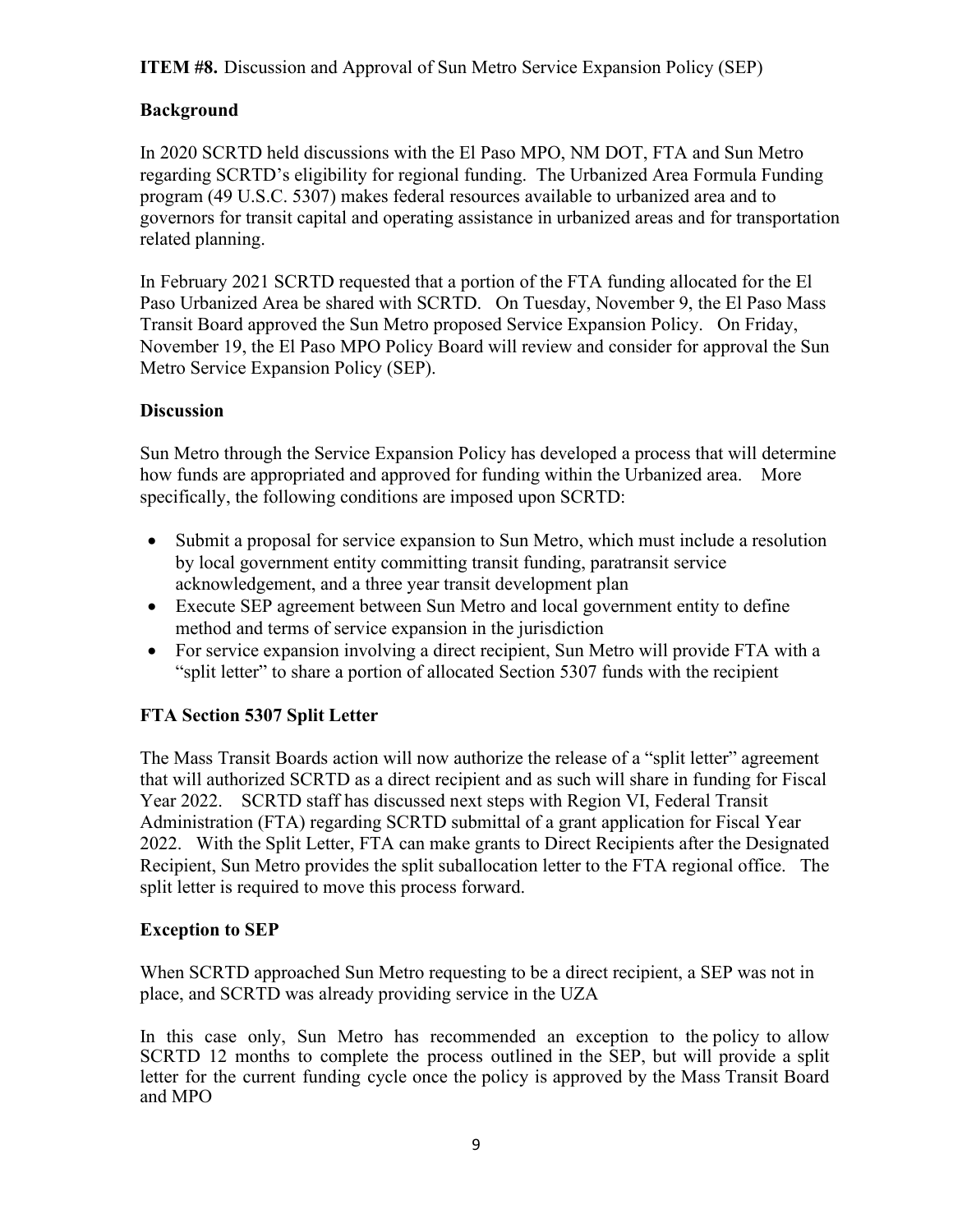If the exception is approved by both boards, SCRTD must complete **tSEP** process prior to receiving a split letter for the following funding cycle

### **FY2022 Funds Allocated**

Fiscal Year 2022 Section 5307 funding for the El Paso Urbanized area is the following:

| <b>Texas</b>            | \$13,844,948.00 |
|-------------------------|-----------------|
| New Mexico              | \$551,594.00    |
| <b>Total Allocation</b> | \$14,396,542.00 |

#### **Action**

Approve Resolution approving the Service Expansion Plan (SEP) as outlined by the El Paso Mass Transit Board and El Paso MPO Board and submittal of the FTA Region VI grant application for Fiscal Year 2022 in the amount of \$551,594 in federal funding.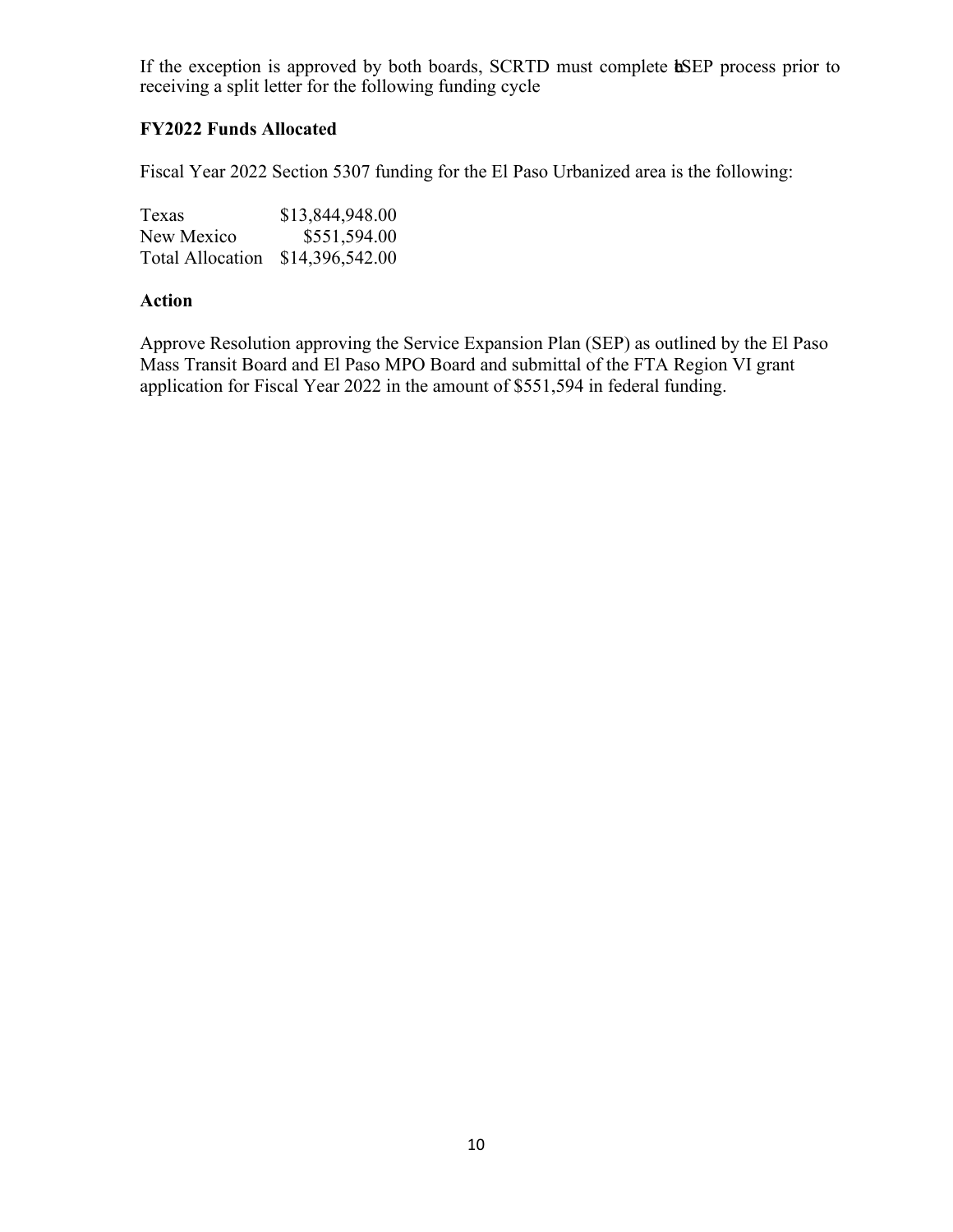#### **Resolution Number: FY22-10**

## **A Resolution approving the Sun Metro Service Expansion Policy (SEP) as approved by the El Paso Mass Transit Board:**

**WHEREAS**, the South Central Regional Transit District Board of Directors met in a meeting Wednesday, November 24<sup>th</sup>, 2021, in the Dona Ana County Offices, 845 N. Motel Blvd., Las Cruces, N.M.; and,

**WHERAS,** the City of El Paso Mass Transit Board has approved the Sun Metro Service Expansion Policy for service to jurisdictions within the El Paso Urbanized Area;

**WHERAS,** the City of El Paso Mass Transit Board approves the exception to the policy to issue a split letter for Fiscal Year 2022 to the Federal Transit Administration and the South Central Regional Transit District for this funding cycle only;

**WHERAS,** Staff provided details on the Sun Metro Service Expansion Policy and its requirements for regional funding eligibility; and,

**WHERAS,** the Executive Director be authorized to execute any agreements or verifications required to effectuate the Service Expansion Policy;

**NOW, THEREFORE, BE IT RESOLVED** by the Board of Directors of the South-Central Regional Transit District does hereby approve the Sun Metro Service Expansion Policy as of November 24<sup>th</sup>, 2021.

**ADOPTED AND APPROVED THE 24th DAY OF NOVEMBER 2021.**

Javier Perea, SCRTD Board Chair

**ATTEST:**

David Armijo, Executive Director